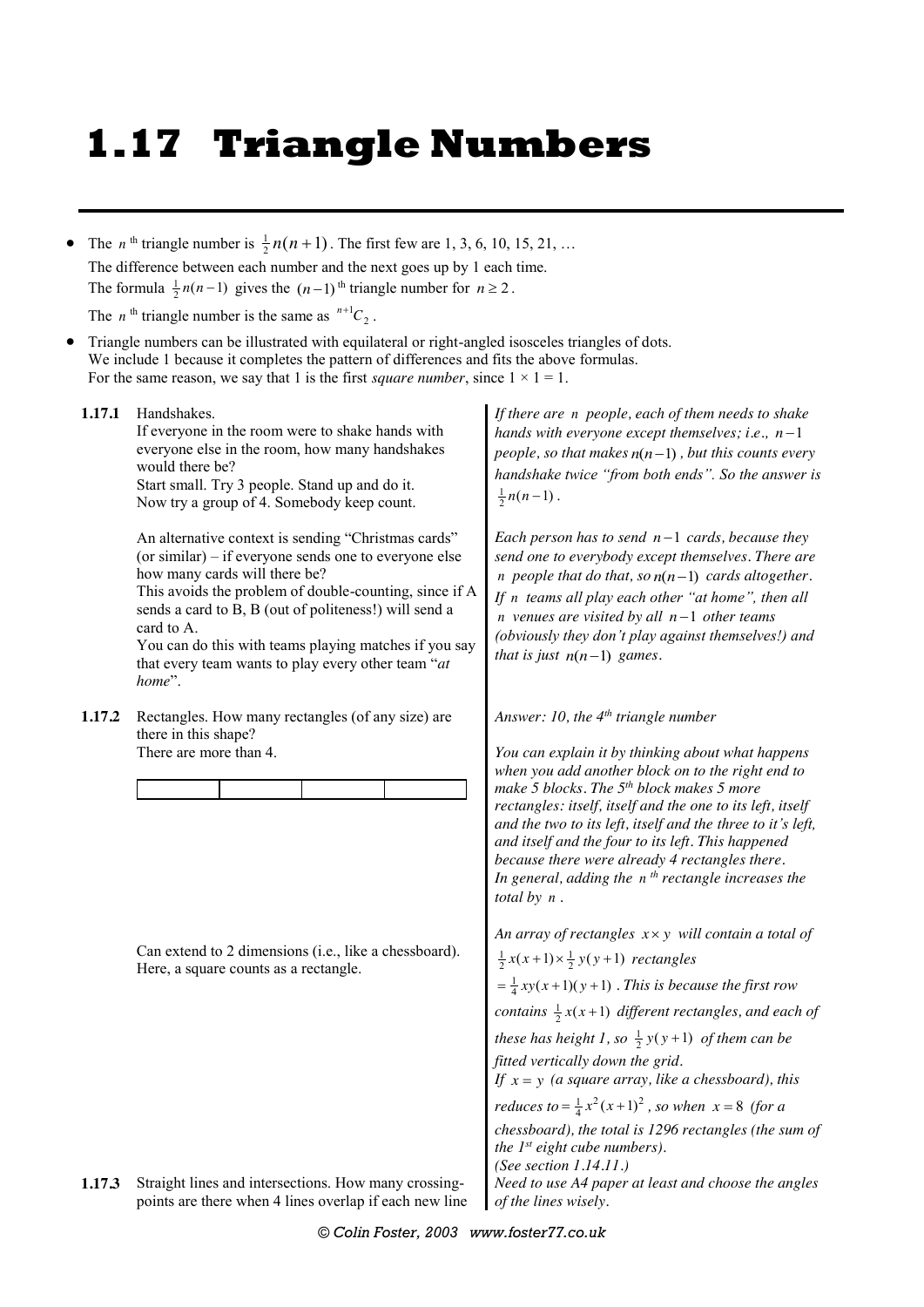is drawn so that it crosses as many lines as possible?



How many regions are produced at each stage? (Count 1 line as producing 2 regions.) A context for this is cutting up a cake: "What is the maximum number of pieces you can divide a cake into using 5 straight cuts? The pieces don't have to be equal sizes." Start small – try 1, 2, 3 cuts first.

**1.17.4** Baked Bean Tins.

These can be stacked in a triangular array, giving the triangle numbers. This is easy to extend to *tetrahedron numbers* by making a triangular horizontal layer and putting a smaller triangular layer on top until you reach one can at the very top. The finished stack is roughly tetrahedral.



Making each layer a *square* array of cans instead, gives the *square pyramidal numbers*.



*It's easy to miscount or draw lines which don't cross the maximum possible number of lines.*

*The n*<sup>th</sup> line should cross  $n-1$  lines, so after the n<sup>th</sup> *line there should be*  $\frac{1}{2}n(n-1)$  *intersections. (Every line crosses*  $n-1$  *others, making*  $n(n-1)$  *crossings, but this double-counts every line, so we put in a factor of*  $\frac{1}{2}$  .)

*Or you can say that there will be a crossing-point for each pair of lines, so it's the number of ways of* 

*choosing 2 from n, or*  $^nC_2 = \frac{n(n-1)}{2!}$  $^{n}C_{2} = \frac{n(n-1)}{2!}$ , which is the *same.*

*regions = pieces of cake after n cuts =*   $\frac{1}{2}(n^2 + n + 2) = \frac{1}{2}n(n+1) + 1$ ; *i.e.*, one more than the *n*<sup>th</sup> *triangle number.* 

*See a similar investigation (about the maximum number of* triangles *formed from intersecting lines) in section 1.19.12.*

*The n th tetrahedron number is the sum of the first n triangle numbers, so they go 1, 4, 10, 20, 35, 56, 84, ...; in general the n*<sup>th</sup> one is  $\frac{1}{6}n(n+1)(n+2)$ .

Why does this formula always give a positive integer whenever  $n$  is a positive integer?

*Answer: Because*  $n$ *,*  $n+1$  *and*  $n+2$  *are consecutive integers. This means that either one of them or two of them must be even, so when you multiply all three you're bound to get a number that is divisible by 2. Also, one of them will always be a multiple of 3 (because multiples of 3 come every three numbers), so the product will be divisible by 3. So when you divide by 6 you get an integer.*

*The n th square pyramidal number is the sum of the first n square numbers, so they go 1, 5, 14, 30, 55, 91, 140, …; in general the n th one is*   $\frac{1}{6}n(n+1)(2n+1)$ .

Why does this formula give an integer value? *Answer: Either n or*  $n+1$  *must be even, so the product of the three numbers must be divisible by 2. If either of these numbers is a multiple of 3, then of course it will be fine. If neither is, then n must be of*   $the form 3m+1$ , where  $m$  *is an integer*, and that *means*  $n+1 = 3m+2$  *and* 

 $2n+1 = 2(3m+1) + 1 = 6m+3$ , which is divisible by *3. So one of the numbers will always be divisible by 3, and one divisible by 2, so dividing by 6 must give an integer answer.*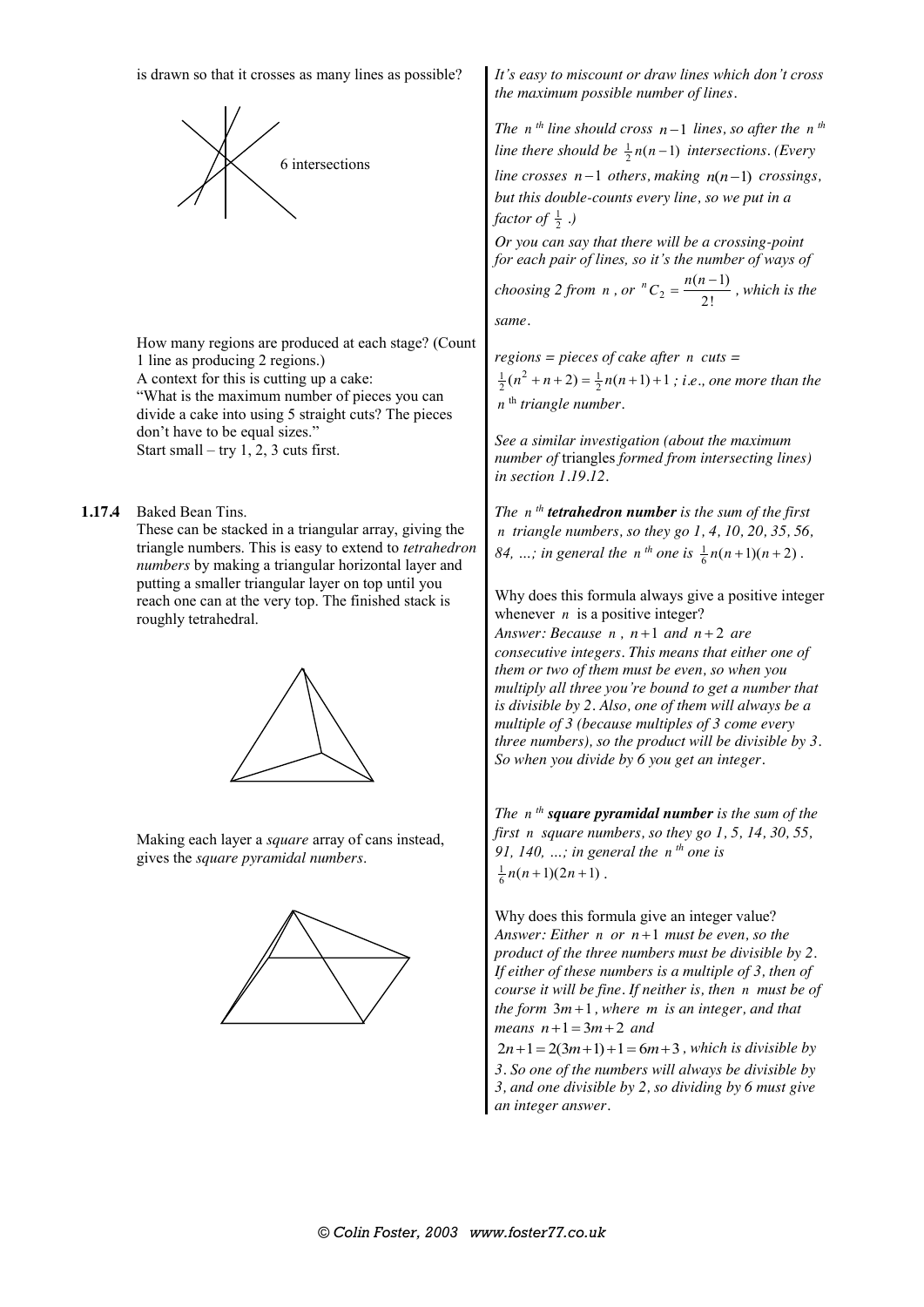**1.17.5** How many *small* triangles are there altogether in this drawing?



*Another way to count them is row-by-row. This shows that the sum of the first n odd numbers is the n th square number.*

*Because the large equilateral triangle is mathematically similar to the small ones, as the number of rows increases as n the area (the number of small equilateral triangles) increases as*  $n^2$ .

How many triangles (of any size) are there altogether in the drawing?

(This is much harder.)

*The sum of the 1st n triangle numbers is the n th tetrahedral number*  $\frac{1}{6}n(n+1)(n+2)$  (see section *1.17.4).*

*For n even, the number of type 2 triangles is*   $\frac{1}{24}n(n+2)(2n-1)$ . *For n odd, the number of type 2 triangles is*   $\frac{1}{24}(n+1)(2n^2+n-3)$ .

*Adding*  $\frac{1}{6}n(n+1)(n+2)$  *to each of these gives the formulas for the total number of triangles when n is even and when n is odd.*

**1.17.6** Which integers from 1 to 20 can be made from the sum of just 2 triangle numbers? (The triangle numbers themselves can obviously be

## *Answer: 25.*

*Start with fewer rows and look for a pattern. Can count triangles with a side at the bottom (type 1) and triangles with a point at the bottom (type 2) separately (shade in one set).*

| no. of<br>rows of<br>triangles | no. of<br>triangles<br>(type 1) | no. of<br>triangles<br>(type 2) | total no.<br>of<br>triangles |
|--------------------------------|---------------------------------|---------------------------------|------------------------------|
|                                |                                 |                                 |                              |
|                                |                                 |                                 |                              |
|                                | 6                               | $\mathcal{R}$                   |                              |
|                                | 10                              |                                 | 16                           |
|                                | 15                              | 10                              | 25                           |
|                                | 21                              | 15                              | 36                           |
|                                | 28                              | 21                              |                              |

*so if there are n rows of small triangles, the total number of triangles =*  $n^2$ . *So we see that the sum of two consecutive triangle* 

*numbers is a square number, or* 

$$
\frac{n(n-1)}{2} + \frac{(n+1)n}{2} = \frac{n(n-1+n+1)}{2}
$$

$$
= \frac{2n^2}{2} = n^2
$$
  
or  $T_{n-1} + T_n = S_n$ .

*Answer: 48. Again, start with a drawing with fewer rows and look for a pattern.*

| no. of<br>rows of<br>triangles | no. of<br>triangles<br>(type 1) | no. of<br>triangles<br>(type 2) | total no.<br>of<br>triangles |
|--------------------------------|---------------------------------|---------------------------------|------------------------------|
|                                |                                 |                                 |                              |
|                                |                                 |                                 |                              |
| 3                              | 10                              | 3                               | 13                           |
|                                | 20                              |                                 | 27                           |
|                                | 35                              | 13                              | 48                           |
|                                | 56                              | 22                              | 78                           |
|                                | $Q_{\mathcal{A}}$               | 34                              | 118                          |

*After n rows the number of type 1 triangles is the sum of the first n triangle numbers.*

*The number of type 2 triangles is more complicated, because you only get a bigger type 2 triangle on every* other *row (a bigger type 1 triangle appears with* every *new row).*

*So the number of type 2 triangles depends on whether n is even (then it's the sum of the alternate triangle numbers starting with the first one (1)) or odd (then it's the sum of the alternate triangle numbers but beginning with the second one (3)).*

So the total number of triangles is  $\frac{1}{8}n(n+2)(2n+1)$ *if n is even, and*  $\frac{1}{8}(n+1)(2n^2+3n-1)$  *if n is odd.* 

*Answer: All except 5, 8, 14, 17 and 19.*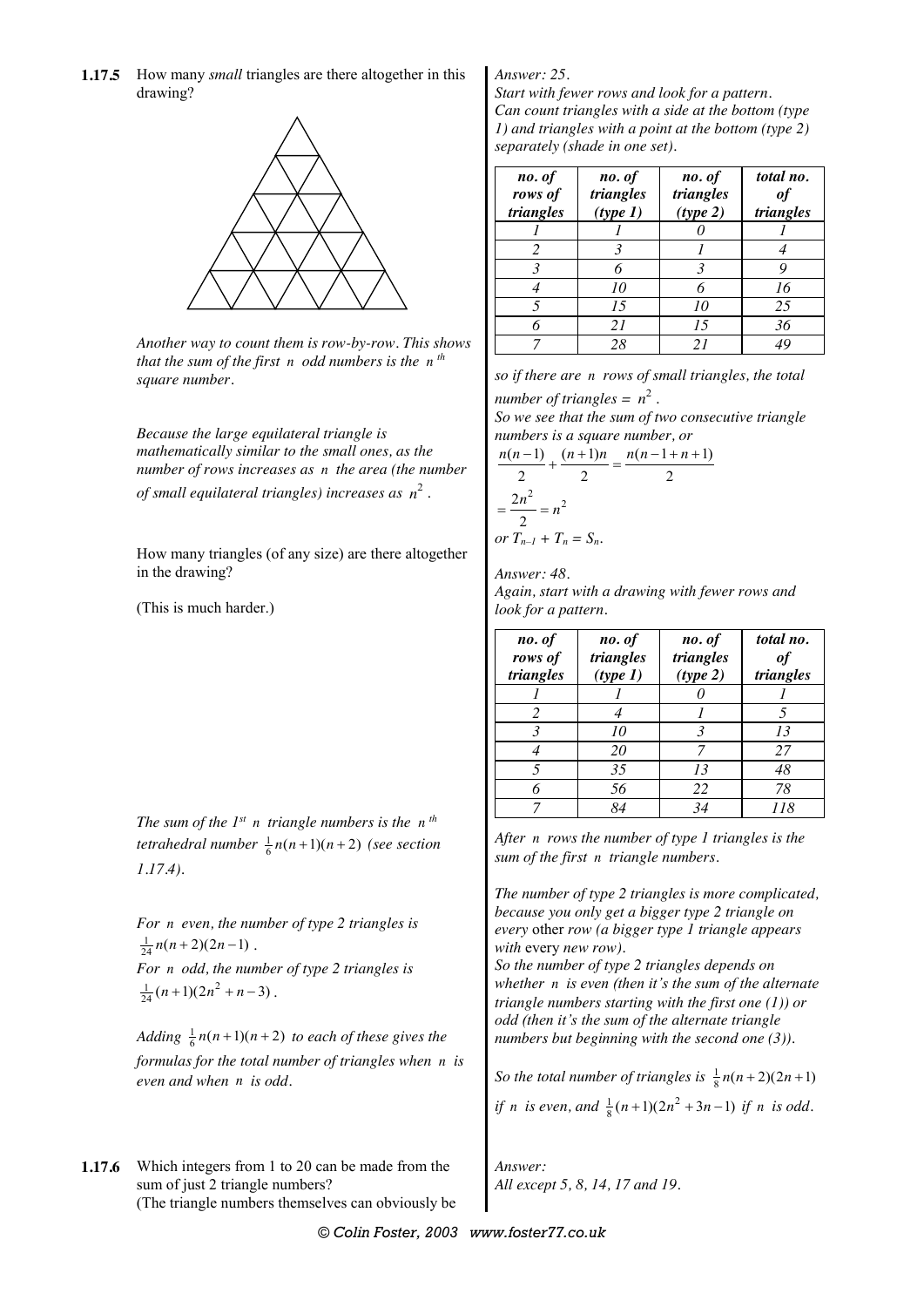| no.              | sum        | no.            | sum         | no. | sum        |
|------------------|------------|----------------|-------------|-----|------------|
| $\boldsymbol{l}$ | $= 1$      | 2              | $= 1 + 1$   | 3   | $=$ 3      |
| $\boldsymbol{4}$ | $= 3 + 1$  | $\overline{5}$ | $= 3 + 1 +$ | 6   | $= 6$      |
|                  |            |                |             |     |            |
| $\overline{7}$   | $= 6 + 1$  | 8              | $= 6 + l +$ | 9   | $= 6 + 3$  |
|                  |            |                |             |     |            |
| 10               | $=10$      | 11             | $= 10 + 1$  | 12  | $= 6 + 6$  |
| 13               | $= 10 + 3$ | 14             | $= 10 + 3$  | 15  | $= 15$     |
|                  |            |                | $+1$        |     |            |
| 16               | $= 15 + 1$ | 17             | $= 15 + 1$  | 18  | $= 15 + 3$ |
|                  |            |                | $+1$        |     |            |
| 19               | $= 15 + 3$ | 20             | $= 10 + 10$ |     |            |
|                  | $+1$       |                |             |     |            |

*4, 9, 16; i.e., the square numbers (see section* 

*and other possibilities.*

*Gauss (1777-1855) proved that* every *integer is the sum of at most three triangle numbers.*

Which numbers can be expressed as the sum of two *consecutive* triangle numbers?

*1.17.5).* **1.17.7** Polygon Numbers. Can you define pentagon, hexagon, heptagon, etc. numbers? Find different formulas for the different  $n^{th}$  polygon numbers. *This can also be written as*  $\frac{1}{2}n(np-2n-p+4)$ . What kind of numbers are "rectangle numbers"? *If you put*  $p = 2$  *into the formula you just get n. Answer: Make the length of each side increase by 1 as n goes up by 1. If p is the number of sides of the polygon (so p* = 3 *for the triangle numbers), then the*  $n^{th}$  *p gon number is*  $\frac{1}{2}n(n(p-2)-(p-4))$ , and for  $n=1$ *this reduces to 1 no matter what the p value. So 1 is the first number in all the polygon number sequences. Rectangle numbers would be either all the integers (if you allow rectangles with a side of length 1), or all non-prime numbers (if you don't). (Non-primes are called "composites".)* **1.17.8** Mystic Rose. Space four points evenly around the circumference of a circle. Join every point to every other point. How many lines do you need? *With more points it makes beautiful patterns that are suitable for display work. Answer: 6 (four sides of the square plus two diagonals) For n points, the number of lines is the*  $(n-1)$ <sup>th</sup> *triangle number,*  $\frac{1}{2}n(n-1)$  *. This happens because each of the n points is connected to the other*  $n-1$ *points, making*  $n(n-1)$  *lines, but this double-counts each line (from both ends) so we put in the factor of*   $\frac{1}{2}$ . *Finding the number of regions is deceptively difficult – see section 1.19.11.* **1.17.9** When we use the formula  $\frac{1}{2}n(n+1)$  (where *n* is an integer), why do we always get an integer answer? (Picking just any two integers and multiplying them and dividing by 2 won't necessarily give an integer.)  $n$  *and*  $n+1$  *are* consecutive *numbers*, *and that means that one is always odd and the other even. Therefore you're always multiplying an odd number by an even number, and that always gives an even answer (multiplying any integer by an even number always gives an even answer). So when you halve the answer you get an integer. Another way to think about it is that*   $\frac{1}{2}n(n+1) = \frac{n}{2}(n+1) = n\frac{(n+1)}{2}$ ; *i.e.*, you can halve *either n or n*+1 *(whichever is even)* and *multiply the answer by the other one, so you'll always get an integer.* **1.17.10** Prove that 8 times any triangle number is 1 less than a square number. *Answer*:  $8 \times \frac{1}{2} n(n+1) = 4n(n+1) = 4n^2 + 4n$ , which is 1 less than  $(2n+1)^2$ , so it's always 1 less than an *odd square.*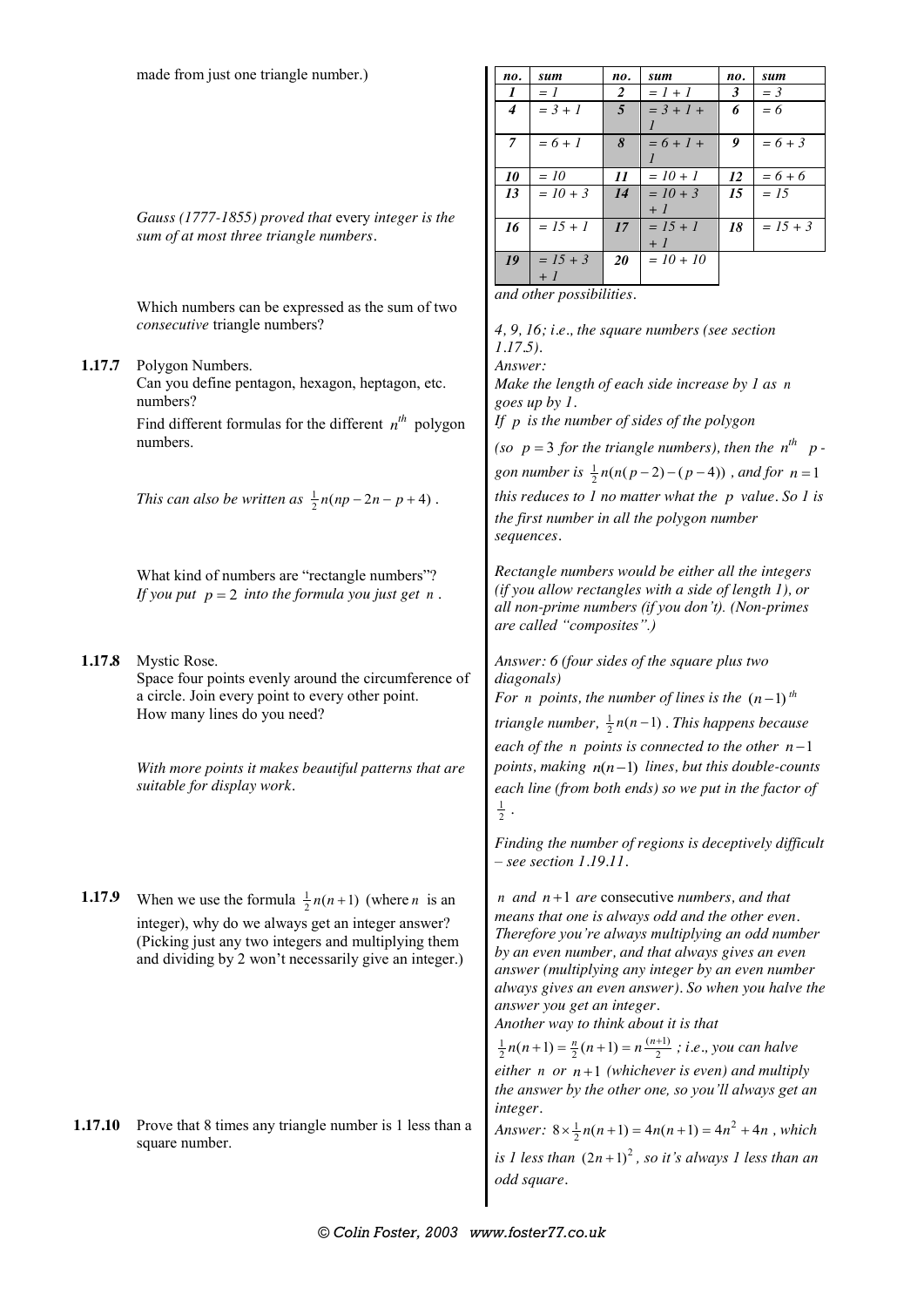**1.17.11** Consecutive Sums. What is the total of all the integers from 1 to 100? What about 1 to 1000? Or more?

> You can tell the story of Gauss (1777-1855) who was told by a teacher to add up all the numbers from 1 to 100 (without a calculator, of course, in those days) and did it very quickly.

> *Pupils may think that it ought to be possible to replace repeated addition by some sort of multiplication, and that is what we're doing.*



Which integers is it possible to make using the sum of consecutive positive integers?

*Answers:*  $S_{1-10} = 55$ ,  $S_{1-100} = 5050$  *and*  $S_{1-1000} = 500500$ , etc.

*(where*  $S_{a-b}$  *means the sum of all the integers from* 

a to b inclusive; i.e., 
$$
\sum_{i=a}^{b} i
$$
).

*Various approaches:*

- *1.* Realise by drawing dots or squares, that  $S_{1-x}$  is *the th x triangle number. Use the formula*   $\frac{1}{2}x(x+1)$  *or see this by combining two identical triangles of dots and getting a rectangle x by*   $(x+1)$ .
- *2. Say that the "average" value (actually the mean and median) of the numbers from 1 to x must be*   $\frac{1+x}{2}$ , and since there are x values the total must *be*  $\frac{x(x+1)}{2}$ .
- *3. Pair up 1 and x (to make*  $x+1$ *), 2 and*  $x-1$  *(to make*  $x+1$  *also*), etc. Eventually you have  $\frac{1}{2}x$ 
	- *pairings (if x is even), so the total is*  $\frac{x(x+1)}{2}$ .

*(But what if x is odd? Then there are*  $\frac{x-1}{2}$ 

*pairings and the middle number (* $\frac{x+1}{2}$ *) is left over. So the total this time is* 

$$
\frac{x-1}{2} \times (x+1) + \frac{x+1}{2} = \frac{x+1}{2} (x-1+1) = \frac{x(x+1)}{2}
$$
, the same.)

4. Find  $S_{1-10} = 55$  by some method (or just add *them up) and argue that*  $S_{11-20}$  *must be 100 more, because each number in the sum is 10 more than each number in the first sum (writing out some of it makes this clearer). So altogether*   $S_{11-20}$  *must be*  $10 \times 10$  *bigger* = 155 *. Now*  $S_{1-20} = 55 + 155 = 210$ , so  $S_{21-40} = 210 + 20 \times 20 = 610$  (by similar *reasoning), and so*  $S_{1-40} = 820$ *, and so on,* 

*giving*  $S_{41-80} = 2420$ ,  $S_{1-80} = 3240$ ,

 $S_{81-100}$  = 1810 (=  $S_{1-20}$  + 20×80), so

 $S<sub>1-100</sub> = 3240 + 1810 = 5050$ . Although this *method is not quick, it does involve some good thinking.*

*See sheet "Sums of Consecutive Integers". Clearly all odd numbers (except 1) are possible (see diagonal line in the table), since pairs of consecutive integers added together make all of the odd numbers.*

*Impossible totals are 1, 2, 4, 8, 16, … (powers of 2). You can see this because in the formula* 

 $T_b - T_a = \frac{1}{2}(b-a)(a+b+1)$ , one bracket must be *even and one odd, so*  $T_b - T_a$  *has at least one odd* 

*factor, and so can't be a power of 2.*